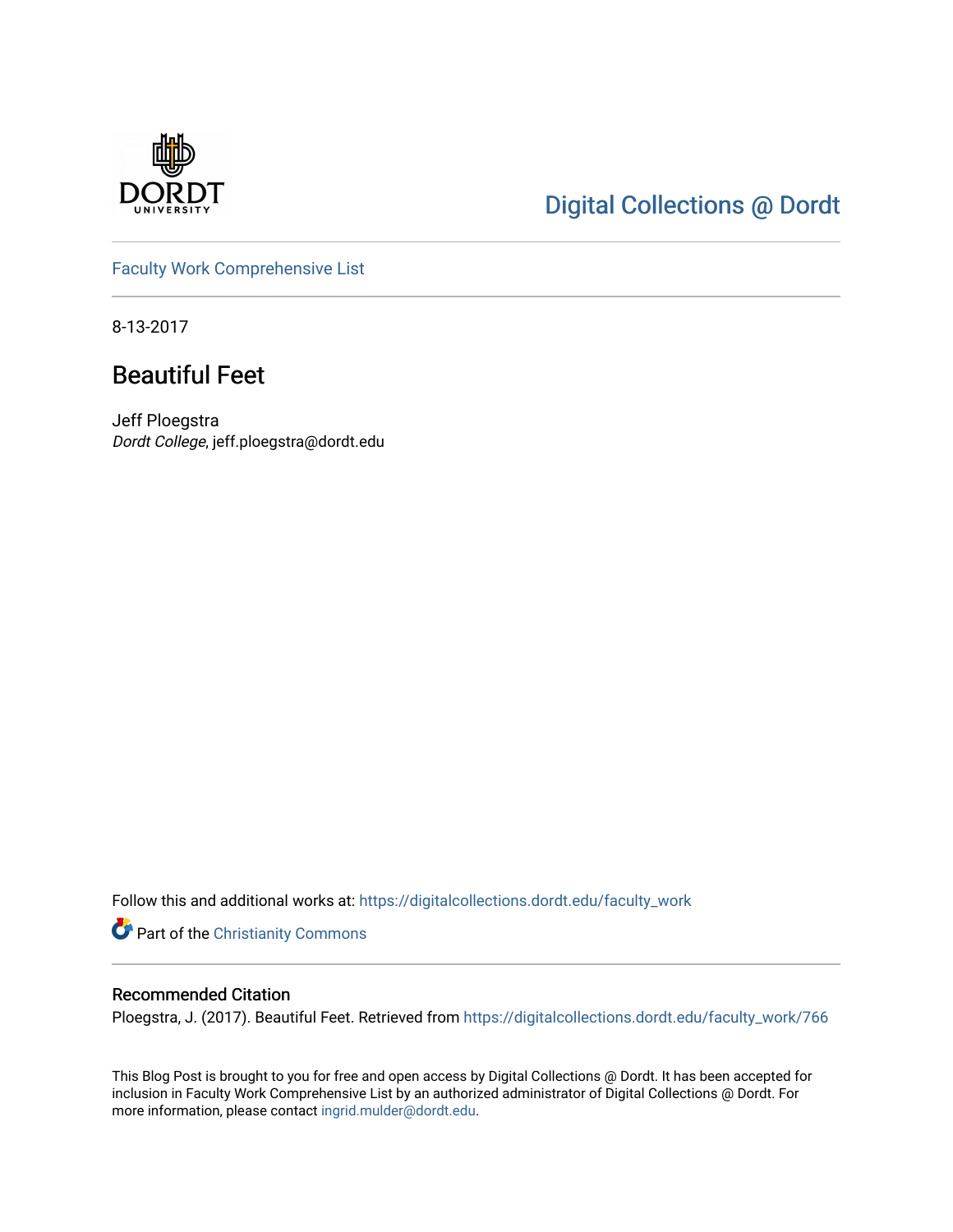### Beautiful Feet

#### **Abstract**

"Society is hearing a message from evangelicals. Is it a message of justice, mercy, hope, peace, healing, and salvation?"

Posting about our witness to the world from In All Things - an online journal for critical reflection on faith, culture, art, and every ordinary-yet-graced square inch of God's creation.

#### <http://inallthings.org/beautiful-feet/>

#### Keywords

In All Things, lectionary, belief and doubt, preaching, salvation

#### **Disciplines**

**Christianity** 

#### **Comments**

[In All Things](http://inallthings.org/) is a publication of the [Andreas Center for Reformed Scholarship and Service](http://www.dordt.edu/services_support/andreas_center/) at Dordt [College](http://www.dordt.edu/).